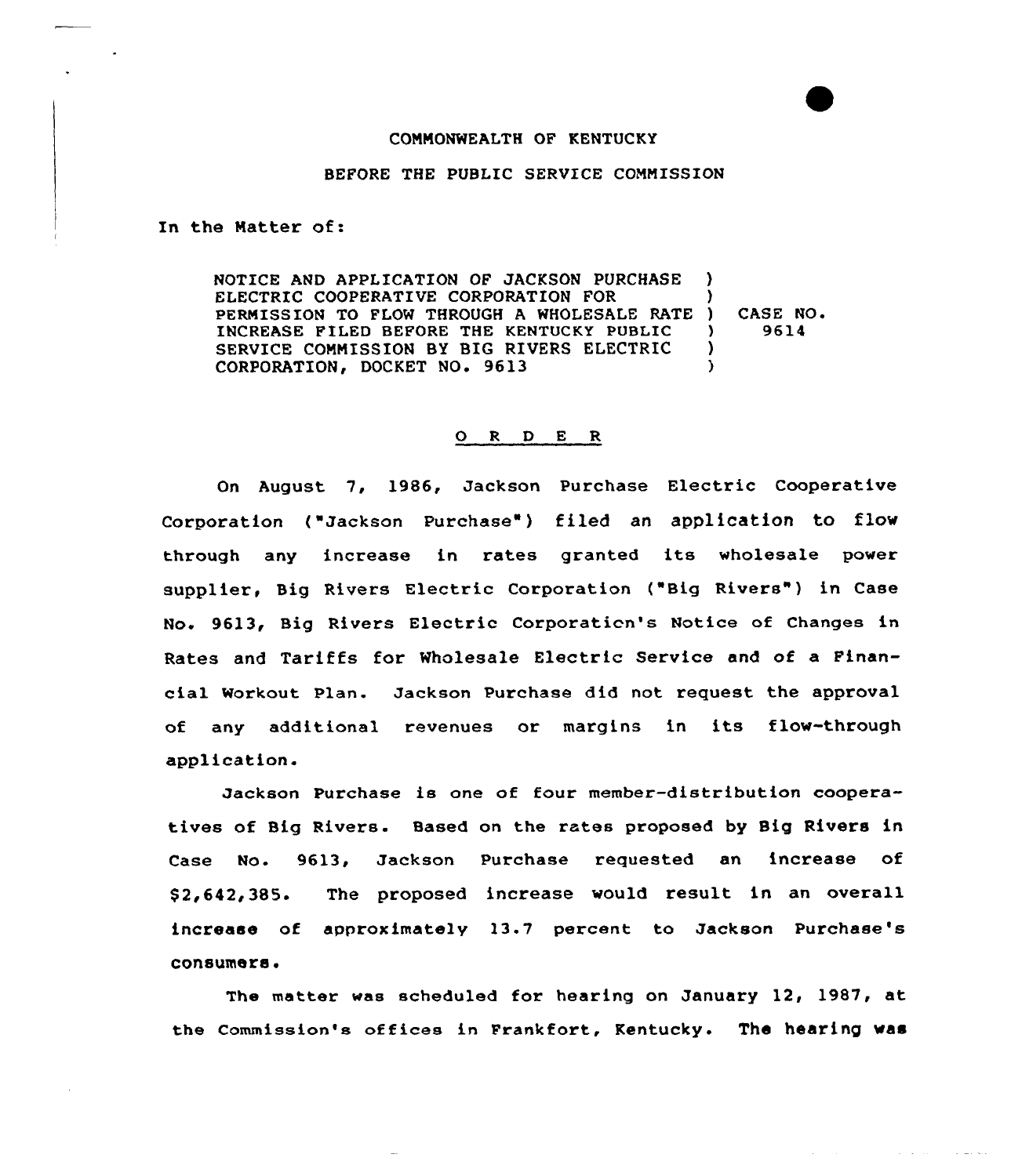conducted as scheduled and the Utility and Rate Intervention Division of the Attorney General's Office participated as an intervenor.

In its application to flow through proposed wholesale rates, Jackson Purchase has requested a change to applicability and availability under its present Schedule <sup>R</sup> to allow single-phase service with installed transformer capacity of <sup>50</sup> KVA or less. Presently, Schedule <sup>R</sup> is limited to <sup>a</sup> maximum of <sup>25</sup> KVA. Jackson Purchase has experienced some difficulty in a few cases where residential customexs have been transferred to Schedule <sup>D</sup> due to the demand charge contained in that rate. This change would currently reclassify 10 customers. <sup>A</sup> test-year billing analysis was submitted showing a reduction in revenue of \$7,858.37 due to reclassification. Jackson Puxchase proposes to absorb this loss of revenue.

On September 17, 1986, Jackson Purchase was ordered to file information supporting the position that it should not have to absorb any of the purchased power cost increase from Big Rivers. The information filed was reviewed and adjusted in accordance with repular Commission rate-making practices. Under the assumption of a 2.0X TIER, Jackson Purchase could absorb 8115,724 of the increase. Under the assumption of a 2.25X TIER, which was authorised in its last general rate case, Jackson Purchase would not be able to absorb any of the increase. Moreover, the issue of absorption is moot since Big Rivers had not been gxanted an increase in Case No. 9613.

 $-2-$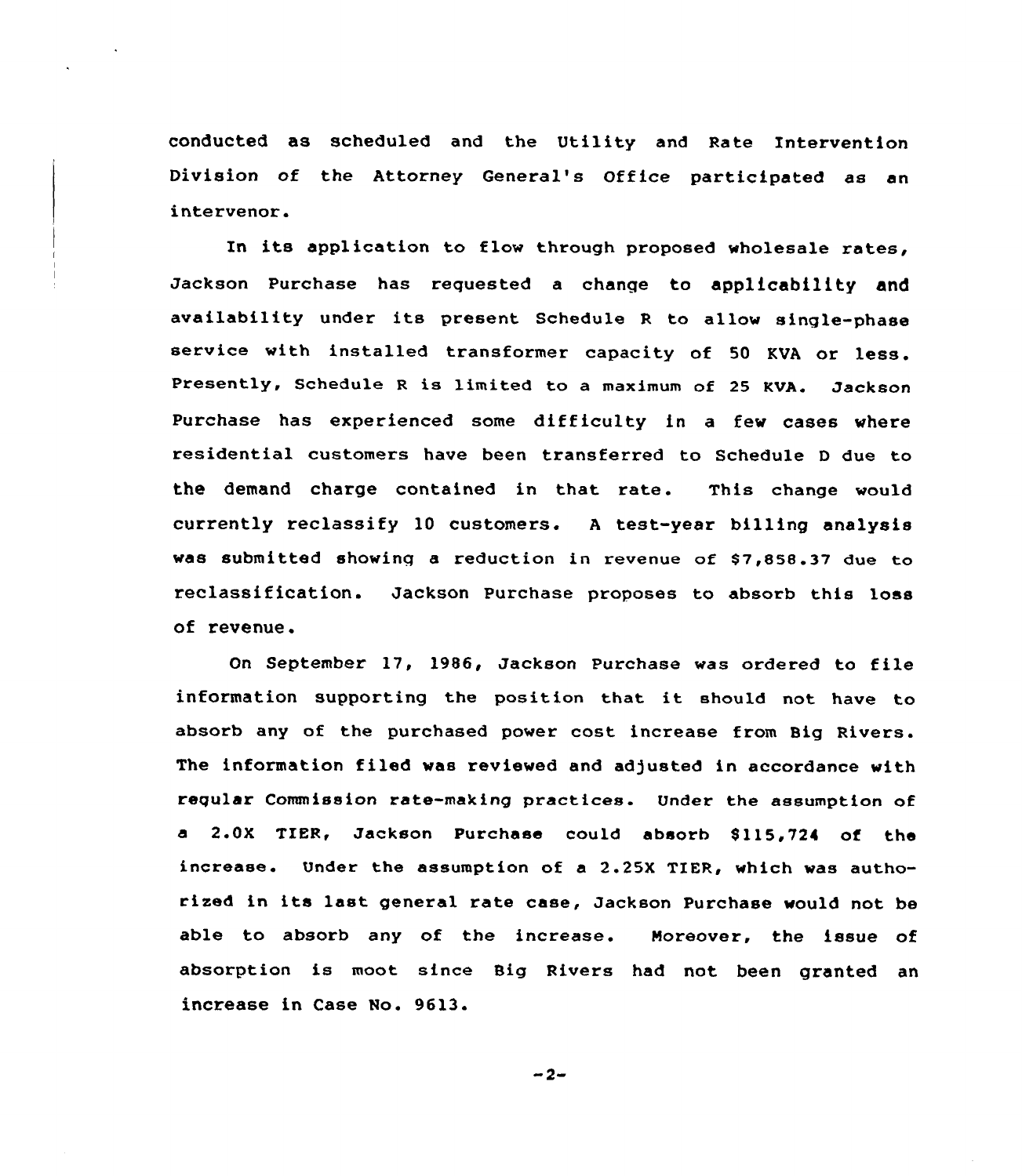#### **SUMMARY**

The Commission, after consideration of the evidence of record and being advised, is of the opinion and finds that:

1. The proposed increase by Big Rivers in Case No. 9613 was denied which will result in no increase in purchased power costs to Jackson Purchase.

2. The issue of whether Jackson Purchase should be allowed to flov through any increase in its wholesale purchased power cost allowed in Case No. 9613 is moot.

3. Jackson Purchase's proposed change to applicability and availability of its rate schedules is in the best interest of its ratepayers and should be approved .

IT IS THEREFORE ORDERED that:

1. The application by Jackson Purchase to flow through any increase in wholesale purchased power costs be and it hereby is denied.

2. The revised language for the applicability and availability clauses set forth in Appendix A, be and it hereby is approved for service rendered by Jackson Purchase on and after the date of this Order.

3. The rates currently being charged by Jackson Purchase shall remain in effect, except for those rates affected by ordering paragraph 2.

4. Nithin 30 days from the date of this Order Jackson Purchase shall file with this Commission its revised tariff sheets setting out the changes approved herein.

 $-3-$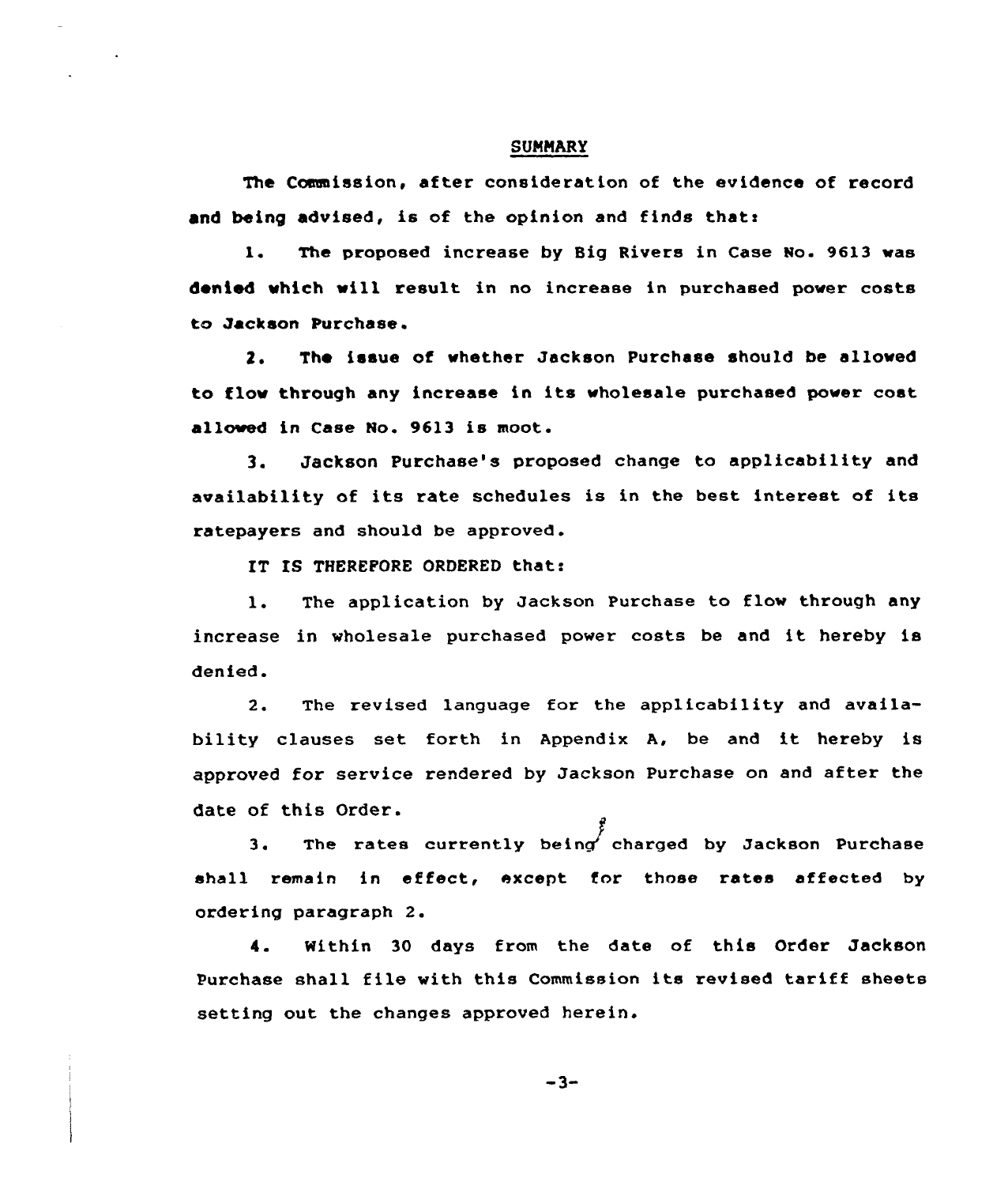Done at Frankfort, Kentucky, this 17th day of March, 1987.

PUBLIC SERVICE CONNISSION

Curtisle D. Nemerick  $\Gamma$ Vice Chairman

n<br>1 Killament J missioner

ATTEST.

Executive Director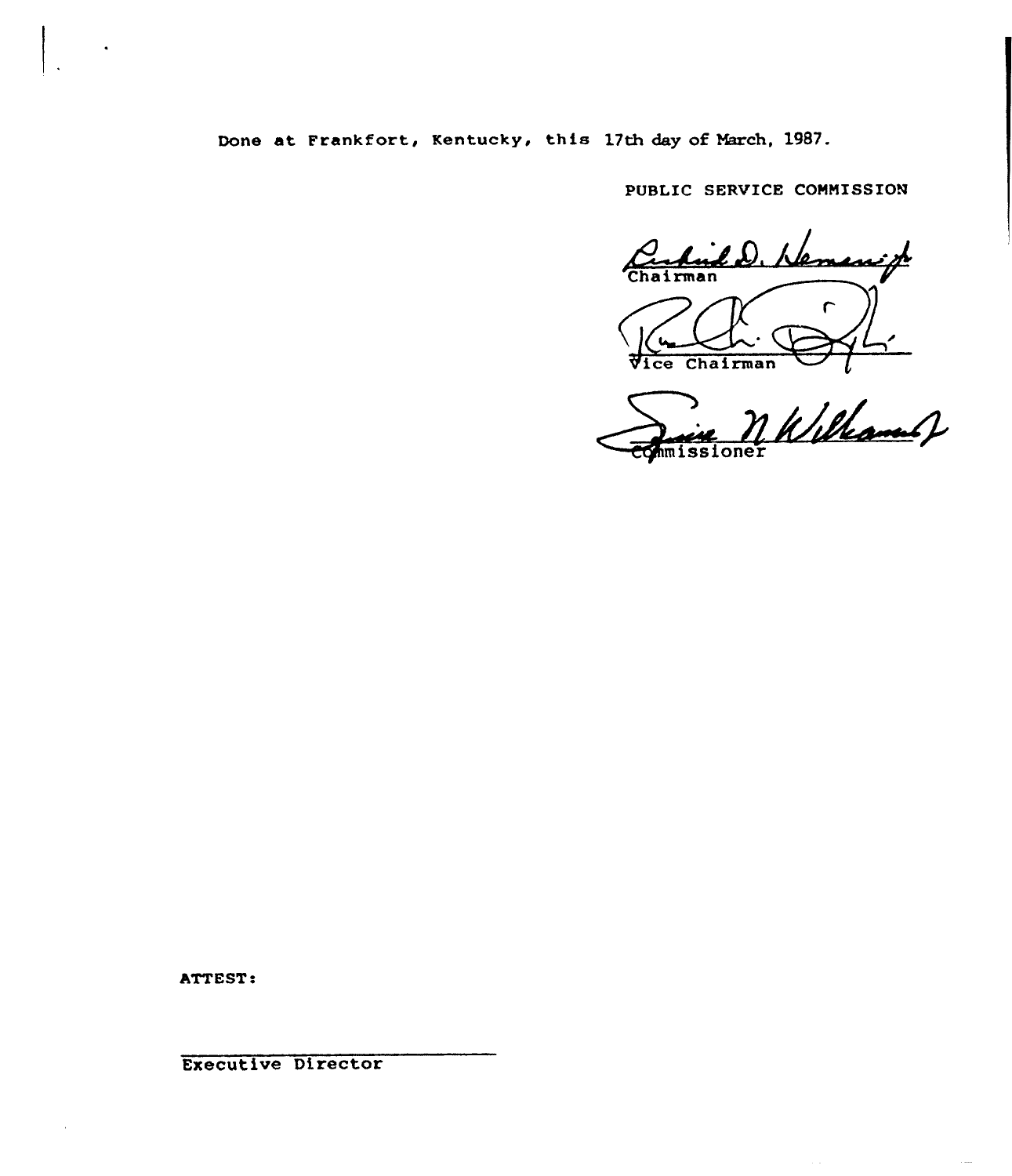#### APPENDIX A

## APPENDIX TO AN ORDER OF THE KENTUCKY PUBLIC SERVICE COMMISSION IN CASE NO. 9614 DATED 3/17/87

The following rates and charges are prescribed for the customers in the area sexved by Jackson Puxchase Ruxal Electric Cooperative Corporation. All other rates and charges not specifically mentioned herein shall remain the same as those in effect under authority of this Commission prior to the effective date of this Order.

Rates: Monthly

Schedule <sup>R</sup> — Residential

## Applicability

Applicable to consumers with installed txansformer capacity of 50 KVA or less, subject to the establishing rules of the seller.

## Availability

Available to all residential consumers for use in the home and on the farm, and also available to small schools, small churches, small public buildings and small community halls requiring 50 KVA or less capacity.

Schedule <sup>D</sup> — Commercial and industrial, single and three-phase systems - over 25 KVA, single-phase residential over 50 KVA.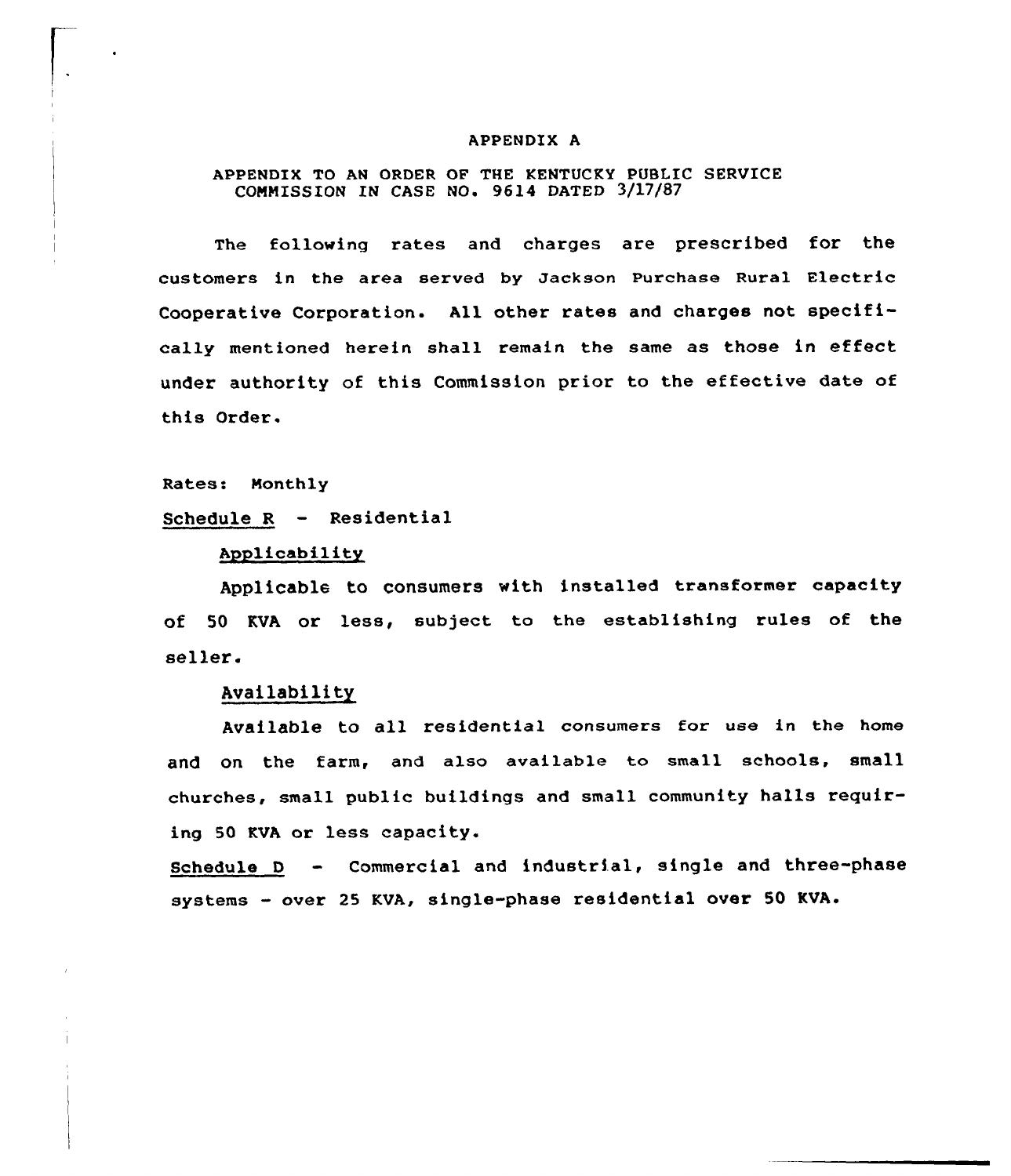#### Availability

Available for commercial and industrial and all other threephase service regardless of classification where installed transformer capacity is over 25 KVA, and for all single-phase residential service where installed transformer capacity is greater than <sup>50</sup> KVA for all uses subject to the established rules and regulations of the seller.

## Determination of Billing Demands

The billing demand shall be the maximum kilowatt demand established by the consumer for any period of thirty (30) minutes during the month for which the bill is rendered, as indicated or recorded by <sup>a</sup> demand meter and adjusted for power factor. Demand charge will be adjusted for consumers with 50 KW or more of measured demand to correct for average power factors lower than ninety percent (90%) and may be so adjusted for other consumers if and when the seller deems necessary. Such adjustments will be made by increasing the measured demand one percent (1%) for each one percent (1%) by which the average power factor is less than ninety percent (90%) lagging.

## Ninimum Nonthly Charges

The minimum monthly charge under the above rate shall be \$ 15.00 or S0.75 for each KVA of transformer capacity or fraction thereof required, whichever is greater. Where it is necessary to extend or reinforce existing distribution facilities, the minimum monthly charge may be increased to assure adequate compensation for the added facilities.